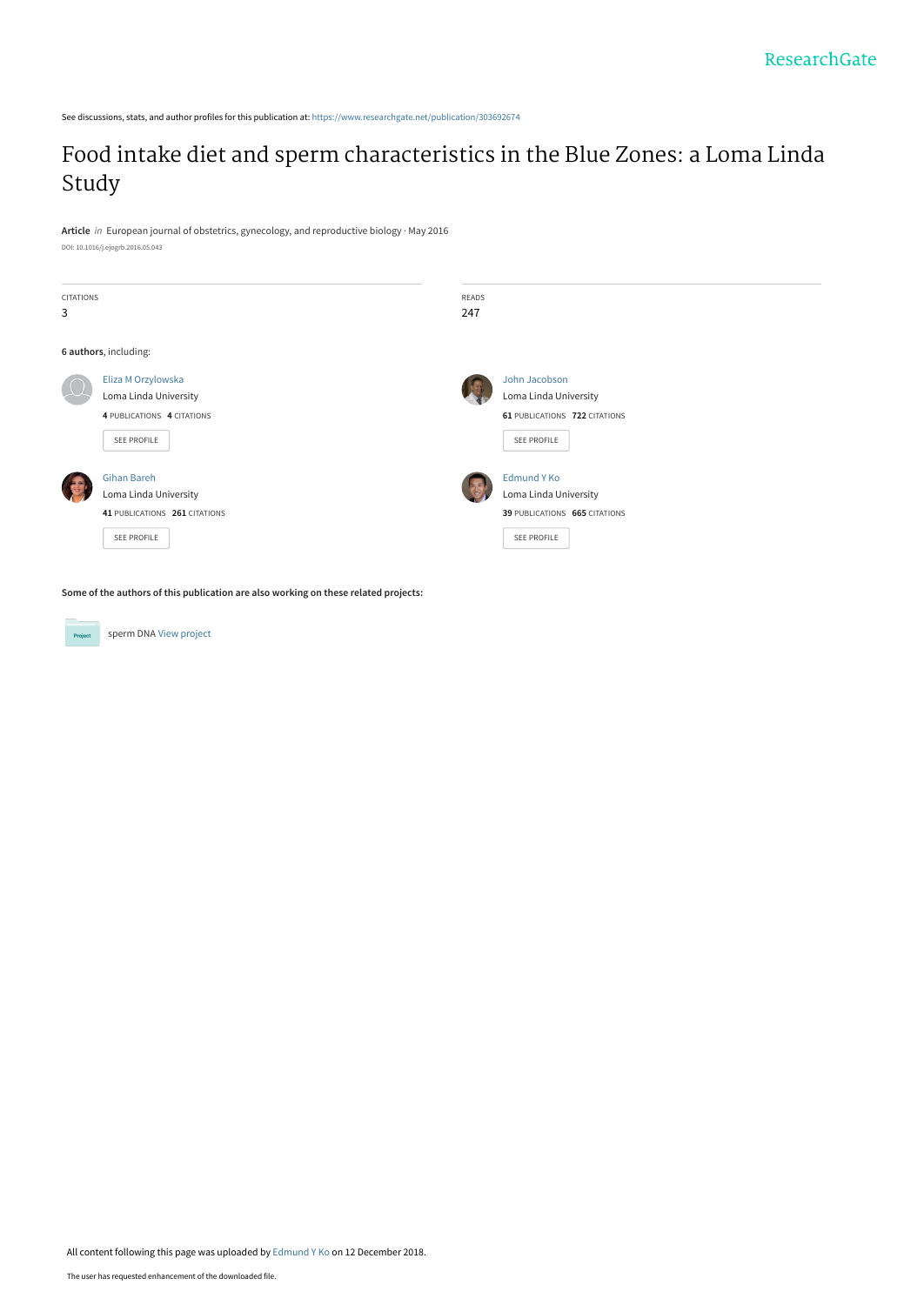Contents lists available at [ScienceDirect](http://www.sciencedirect.com/science/journal/03012115)



European Journal of Obstetrics & Gynecology and Reproductive Biology



journal homepage: <www.elsevier.com/locate/ejogrb>

## Food intake diet and sperm characteristics in a blue zone: a Loma Linda Study $\dot{\alpha}$

CrossMark

Eliza M. Orzylowska <sup>a</sup>, John D. Jacobson <sup>a</sup>, Gihan M. Bareh <sup>a</sup>, Edmund Y. Ko <sup>b</sup>, Johannah U. Corselli<sup>a</sup>, Philip J. Chan<sup>a,\*</sup>

a Department of Gynecology and Obstetrics, Loma Linda University School of Medicine, Loma Linda, CA, USA b Department of Urology, Loma Linda University School of Medicine, Loma Linda, CA, USA

#### A R T I C L E I N F O

Article history: Received 15 February 2016 Received in revised form 9 May 2016 Accepted 21 May 2016

Keywords: Vegetarian Sperm Lacto-ovo Vegan Hyperactivation Male infertility

#### A B S T R A C T

Objectives: The study examined the effect the life-long vegetarian diet on male fertility and focused on vegetarians living in the Loma Linda blue zone, a demographic area known for life longevity. The objective was to compare sperm characteristics of vegetarian with non-vegetarian males. Study design: The cross-sectional observational study was based on semen analyses of 474 males from 2009 to 2013. Patients categorized themselves as either life-long lacto-ovo vegetarians ( $N = 26$ ; vegetable diet with dairy and egg products), vegans  $(N = 5$ ; strictly vegetables with no animal products) or non-vegetarians (N = 443; no diet restrictions). Sperm quality was assessed using a computer-aided sperm analyzer and strict morphology and chromatin integrity were manually evaluated. Results: Lacto-ovo vegetarians had lower sperm concentration (50.7  $\pm$  7.4 M/mL versus non-vegetarians 69.6  $\pm$  3.2 M/mL, mean  $\pm$  S.E.M.). Total motility was lower in the lacto-ovo and vegan groups (33.2  $\pm$  3.8% and 51.8  $\pm$  13.4% respectively) versus non-vegetarians (58.2  $\pm$  1.0%). Vegans had lowest hyperactive motility  $(0.8\pm 0.7\%$  versus lacto-ovo 5.2  $\pm$  1.2 and non-vegetarians 4.8  $\pm$  0.3%). Sperm strict morphologies were similar for the 3 groups. There were no differences in rapid progression and chromatin integrity. Conclusions: The study showed that the vegetables-based food intake decreased sperm quality. In particular, a reduction in sperm quality in male factor patients would be clinically significant and would require review. Furthermore, inadequate sperm hyperactivation in vegans suggested compromised membrane calcium selective channels. However, the study results are cautiously interpreted and more corroborative studies are needed.

 $\odot$  2016 Elsevier Ireland Ltd. All rights reserved.

## Introduction

Improper diet and defective nutrition has been linked to over 60 diseases in humans, including cancer, obesity, diabetes and inflammatory responses  $[1-3]$ . There has been considerable interest in the impact of a strict vegetarian diet on improving health. Individuals on a vegetarian diet or vegetarians, practice abstinence from the consumption of meat – red meat, poultry, seafood and all other animal flesh – for a variety of reasons – cultural, environmental, economic, health-related, political or religious. Variations to the vegetarian diet exist such as ovo-vegetarians that consume eggs but not dairy products, and lacto-ovo vegetarians that include both dairy

\* Corresponding author at: Department of Gynecology and Obstetrics, Loma Linda University School of Medicine, Loma Linda, CA 92354, USA. Tel.: +1 909 5582851; fax: +1 909 5582450.

<http://dx.doi.org/10.1016/j.ejogrb.2016.05.043> 0301-2115/© 2016 Elsevier Ireland Ltd. All rights reserved. and eggs in their diet  $[4]$ . In contrast, vegans are very strict vegetarians that consume plant products only and exclude meat, eggs, dairy and animal-derived ingredients in their diet. Commonly, all vegetarians substitute soy into their diet for meat products to maintain protein consumption.

A vegetarian diet rich in soy foods has been recognized for decades to provide health benefits, most recently to have favorable effects on metabolic parameters and cardiovascular risks, but its role in male fertility remains controversial [\[5\].](#page-4-0) The concern lies in the fact that isoflavones in soy foods exert estrogen-like effects on sperm in vitro and in-vivo bringing about the possible adverse effects of infertility and feminization in men who consume soy products [\[6,7\].](#page-4-0) A study reported in 2008 concerning semen quality in men from an infertility clinic in Boston showed an inverse association between soy food intake and sperm concentration and brought more attention to this issue [\[8\].](#page-4-0)

Unfortunately, most of the studies of fertility and the effects of an increased soy-containing diet do not extend past 3 months of observation, and the amount of soy-intake varies significantly from

 $\stackrel{\star}{\sim}$  Presented as a poster abstract at the 70th Annual Conference of the American Society of Reproductive Medicine, Honolulu, Hawaii, October, 18–22, 2014.

E-mail address: [pchann@yahoo.com](mailto:pchann@yahoo.com) (P.J. Chan).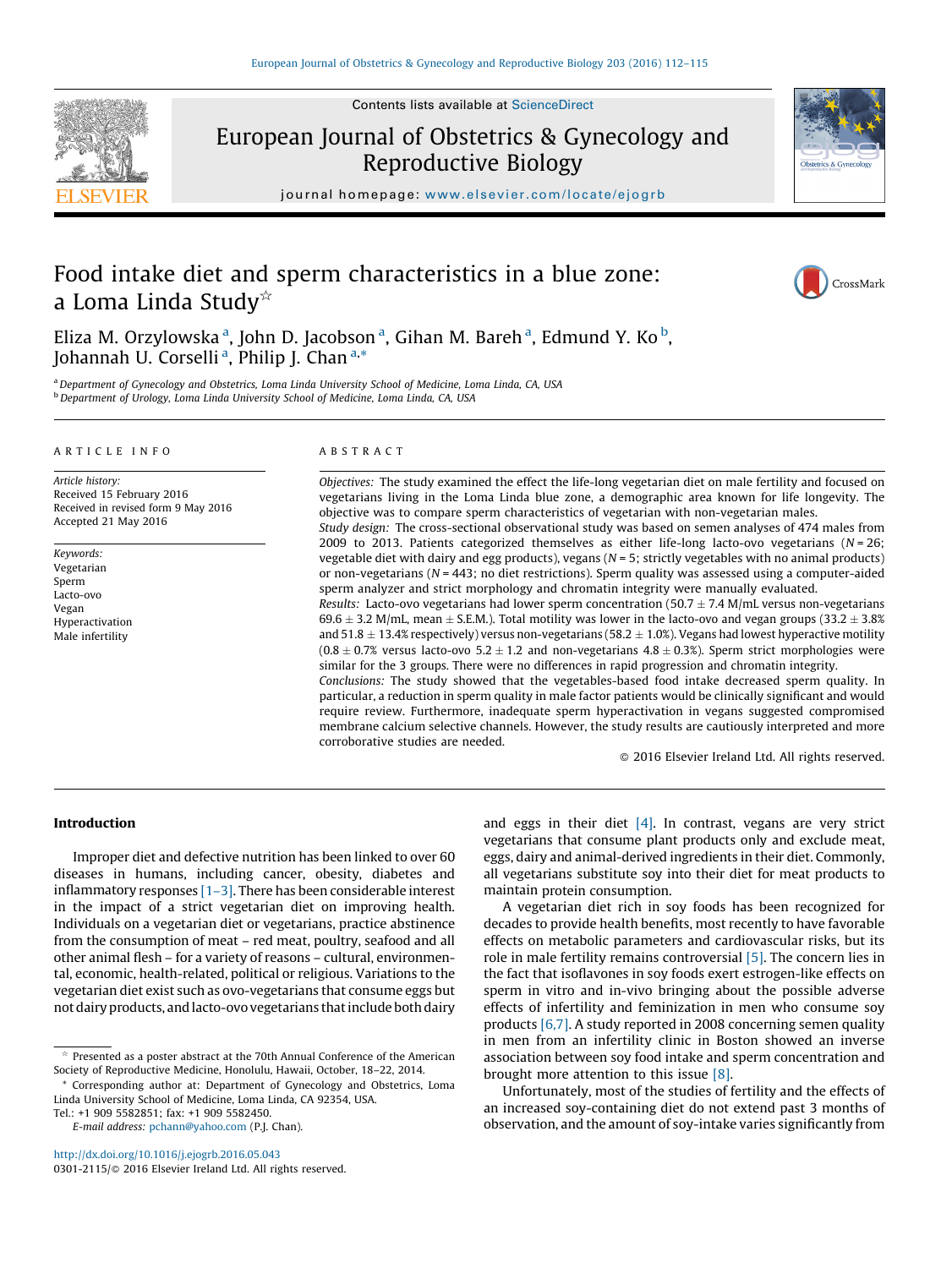<span id="page-2-0"></span>one study to another. One must however consider the possibility that long term exposure to isoflavones and phytoestrogens would have a more significant impact on male reproductive cells. In particular, life-long exposure to estrogen-like compounds would have a more potent effect during puberty. It is this idea that fosters male factor studies in men who have been vegetarians for the majority of their lives and who are also having issues with infertility.

The population at the infertility center where this study was conducted included Seventh Day Adventists (SDA) whose religion supported life-long vegetarianism. This location has been designated a Blue Zones National Geographic demographic region where people have long life spans [\[9\].](#page-4-0) This is an important point to study the possible link between diet and human life span. Californian Seventh Day Adventist vegetarians eat an average of 3.5 servings of meat substitutes, which usually contain soy per week [\[10\]](#page-4-0). The objective of this case-control observational study was to investigate the effect of the vegetarian diet on sperm characteristics in male patients attending a fertility clinic. The information from this study would assist clinicians in counseling patients on different choices of healthy diets promoting male fertility.

## Materials and methods

## Semen collection and analyses

Routine diagnostic semen analyses based on W.H.O. 4th Edition guidelines [\[11\]](#page-4-0) were carried out in the male partner of 474 couples attending a fertility clinic during a 5-year period from 2009 to 2013. All couples had documented history of infertility issues. For consistency, the same laboratory technician performed the semen analyses during that time period. This cross-sectional observational study was approved by the Loma Linda University Institutional Review Board and consents were previously obtained from the patients. In terms of daily diet, patients categorized themselves as either lacto-ovo vegetarians, vegans, or nonvegetarians. The lacto-ovo vegetarian group included pesco vegetarian. Lacto-ovo vegetarians  $(N = 26)$  were males on a vegetable diet that included soy, nuts, beans, dairy and egg products. Vegans ( $N = 5$ ) were males on strict vegetable diet that included soy, nuts, and no animal food products. Non-vegetarians  $(N = 443)$  were males with no diet restrictions. At this fertility clinic, the lacto-ovo vegetarian males were 81% non-Hispanic white, 15% South Asia Indian and 4% Hispanic while the 5 vegan males were 100% non-Hispanic white. The non-vegetarian males were 53% non-Hispanic white, 23% Black/African-American, 18% Hispanic, 1% South Asia Indian and 5% Asians. The mean abstinence period was similar for all groups ( $p > 0.05$ , Table 1).

Exclusion criteria included specimens from males that did not provide vegetarian status information, specimens from microepididymal sperm aspiration procedures, testicular extraction and donor specimens. The healthy lifestyle at the Loma Linda region was associated with minimalized confounding factor effects such as smoking (1.1%), mean exercise levels of 50% higher than the U.S. national average [\[12\]](#page-4-0) and healthy body mass index (BMI) and physical activity [\[4,10,13\].](#page-4-0)

The mean concentration of sperm cells for each patient was determined from several random microscopic fields in a Brightline hemocytometer counting chamber (Hausser Scientific, Horsham, PA). The sperm motility parameters were assessed in the unwashed sperm cells within an hour after collection using the Hamilton Thorn HTM-C (Hamilton-Thorn Corporation, Danvers, MA) computer-aided sperm analyzer (CASA) as previously reported [\[14\].](#page-4-0) Briefly, each semen specimen was mixed, a drop aliquots (10  $\mu$ L) placed on a glass slide pre-warmed at 37 °C and

#### Table 1

Semen analysis parameters in 474 male patients identifying as non-vegetarians, lacto-ovo vegetarians and vegans in a blue zone fertility clinic. Values are expressed as mean  $\pm$  S.E.M.

| Parameter                      | Non-<br>vegetarians | Lacto-ovo<br>vegetarians | Vegans            |
|--------------------------------|---------------------|--------------------------|-------------------|
| No. of specimens $(N)$         | 443                 | 26                       | 5                 |
| Male age (years)               | $35.7 + 0.3$        | $36.2 \pm 1.1$           | $40.8 \pm 6.9$    |
| Abstinence (days)              | $4.0 \pm 0.1$       | $4.9 \pm 1.1$            | $3.8 \pm 1.6$     |
| Volume (mL)                    | $3.1 + 0.2$         | $3.4 + 0.3$              | $4.1 \pm 0.8$     |
| Concentration                  | $69.6 + 3.2$        | $50.7 + 7.4$             | $51.0 \pm 13.1$   |
| (Million/mL)                   |                     |                          |                   |
| Total motility (%)             | $58.2 + 1.0$        | $33.2 + 3.8$             | $51.8 + 13.4$     |
| Rapid progression (%)          | $34.7 \pm 1.0$      | $36.4 \pm 3.5$           | $30.3 \pm 11.1$   |
| Curvilinear                    | $43.1 \pm 0.5$      | $43.6 \pm 2.1$           | $41.0 \pm 2.6$    |
| velocity $(\mu m/s)$           |                     |                          |                   |
| Linearity (%)                  | $33.3 + 0.4$        | $33.6 + 1.4$             | $30.4 + 2.1$      |
| Strict normal                  | $8.1 \pm 0.3$       | $7.4 + 1.0$              | $6.7 \pm 2.4$     |
| morphology $(\%)$              |                     |                          |                   |
| Area of sperm head $(\mu m^2)$ | $10.8 + 0.1$        | $11.2 + 0.5$             | $11.2 \pm 1.3$    |
| Hyperactivation (%)            | $4.8 \pm 0.3$       | $5.2 \pm 1.2$            | $0.8 \pm 0.7^{*}$ |
| Normal chromatin               | $73.1 \pm 0.6$      | $71.2 \pm 4.1$           | $78.7 \pm 2.3$    |
| integrity $(\%)$               |                     |                          |                   |

 $p < 0.05$ . Different from non-vegetarians.

covered with a cover slip and examined using phase contrast  $(250\times)$  microscope with CASA attachments [\[14\].](#page-4-0) Sperm parameters associated with fertility were determined: percent rapid progression, total motility, linearity, curvilinear velocity and the mean area of the sperm head.

Sperm strict normal morphology was manually assessed. Basically, unwashed smears of sperm were made on glass slides, air-dried and processed using the modified Wright-Giemsa protocol (Diff-Quik Stain Set, Siemens Healthcare Diagnotics Inc., Newark, DE) as previously reported [\[15,16\]](#page-4-0). The strict criteria consisted of classifying a sperm as normal when the head (width:  $4-6 \mu m$ ; length  $5-10 \mu m$ ) was oval with the acrosome occupying 40–70% of the head, absence of midpiece and tail defects and absent or negligible cytoplasmic droplets. At least 100 sperm cells were assessed for percent strict normal morphology according to the Tygerberg strict criteria developed by Kruger and colleagues [\[15\]](#page-4-0). Stained sperm were analyzed under oil immersion at  $1000 \times$ objective power microscopy and data analyzed as described below.

## Hyperactivation analysis

An aliquot (10  $\mu$ L) of each liquefied semen was placed into a micro-centrifuge tube containing the 0.5 mL of modified human tubal fluid (HEPES - HTF) medium with 5% serum substitute supplement (Irvine Scientific, Santa Ana, CA) and incubated at 40 °C for 20 min. After incubation, an aliquot (10 uL) was removed from the topmost layer of the incubated mixture, placed on a prewarmed glass slide and a cover slip was placed over the droplet. Hyperactivation [\[17\]](#page-4-0) characterized by star-spin or high amplitude of lateral head displacement motility was measured using the sort module on the HTM-C analyzer. Hyperactivation motility is a marker of functional CatSper calcium selective channels on the sperm membrane and precedes capacitation [\[18\].](#page-4-0) The result of each specimen was expressed as percent hyperactive sperm in the population of motile sperm.

#### Analysis of sperm chromatin abnormalities

The staining protocol was based on the published Diff-Quik protocol for the evaluation of sperm morphology and chromatin status [\[19\].](#page-4-0) Stained sperm were analyzed under oil immersion at  $1000 \times$  objective power microscopy. The percentage of sperm with intact chromatin was determined from the ratio of the number of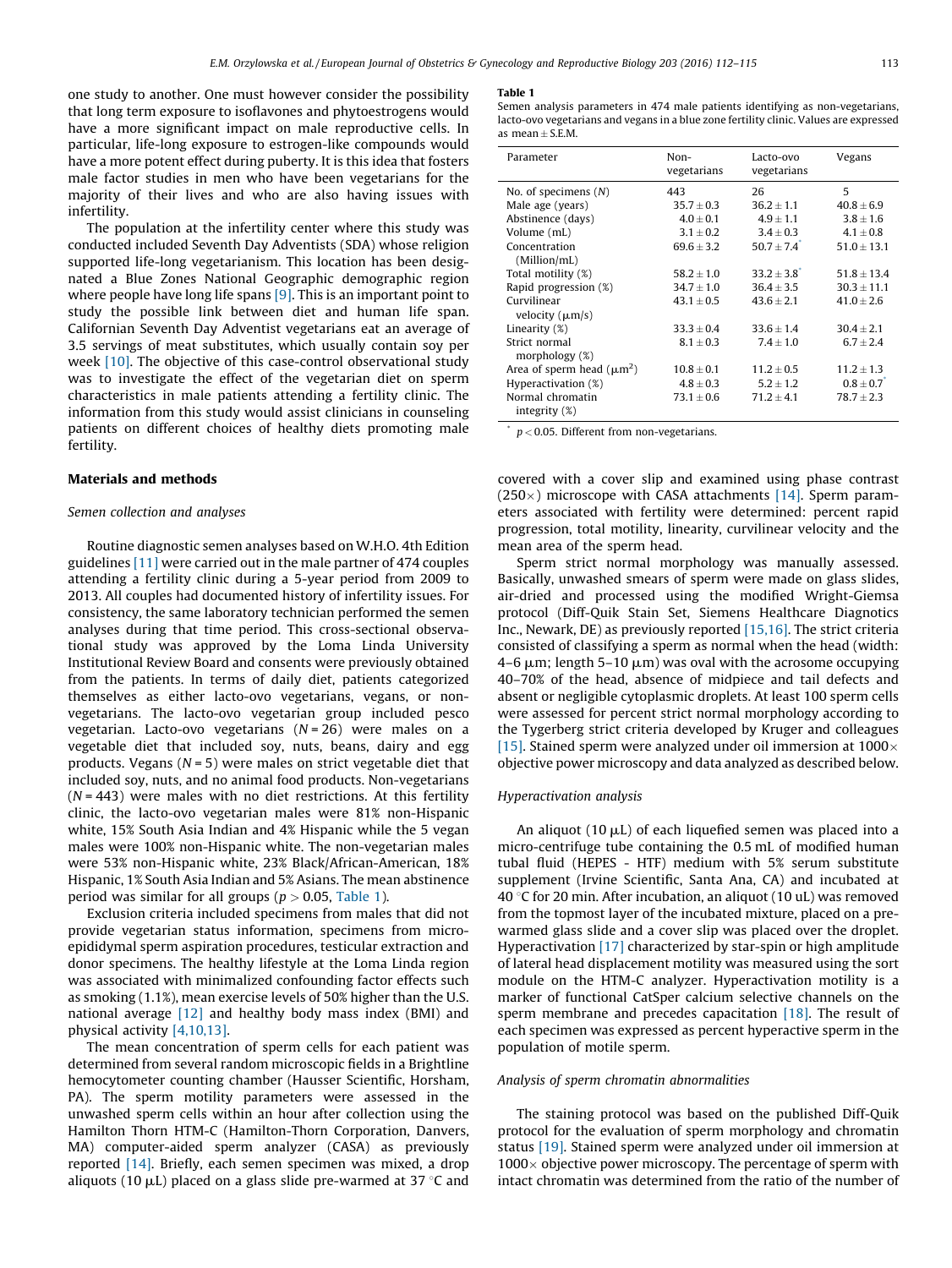sperm with normally-stained light purple nuclei (type A) to the total number of sperm analyzed.

## Statistical analyses

Statistical analyses and sample size requirement were performed using OpenEpi, an online statistical program ([www.](http://www.openepi.com/) [openepi.com\)](http://www.openepi.com/). Power for the sample size tested was determined to be 74.7%. The Kolmogorov-Smirnov test of normality was used to test data distributions. ANOVA was carried out for groups followed by student's two-tailed t-test statistics. Differences with values of  $p < 0.05$  were considered statistically significant. The results in [Table](#page-2-0) 1 were expressed as mean  $\pm$  S.E.M.

#### Results

Over the course of the study period, specimens were collected from 26 self-reported lacto-ovo vegetarians, 5 vegans and 443 nonvegetarians [\(Table](#page-2-0) 1). The participation response rate was 51.9% for the 5-year study period. Mean male age and days of abstinence of the subjects at the time of specimen collection were similar across the three groups.

Lacto-ovo vegetarians had significantly lower sperm concentration (50.7  $\pm$  7.4 million/mL, mean  $\pm$  S.E.M.) when compared with non-vegetarians (69.6  $\pm$  3.2 million/mL). Furthermore, total motility was lower in the lacto-ovo group (33.2  $\pm$  3.8% versus non-vegetarian 58.2  $\pm$  1.0%). Although vegans had numerically lower total sperm motility (51.8  $\pm$  13.4%) and lower concentration (51.0  $\pm$  13.1 million/ mL) the results were not significantly different. Interestingly, hyperactive motility was lowest in the vegan group (0.8  $\pm$  0.7%). However, among the 3 groups, the vegan group had the highest percent normal chromatin integrity (78.7  $\pm$  2.3). The percent strict normal sperm morphology was similar in all groups and were within the W.H.O. normal reference range. There were no differences in the remaining sperm parameters ([Table](#page-2-0) 1).

#### Comment

The results demonstrated lower sperm concentration and total motility in lacto-ovo vegetarians when compared with nonvegetarians. The vegan group also showed numerically lower sperm concentration and motility. The results from the vegan group was included as there is a paucity of data for male factor in vegans, for example, a search in PubMed.gov revealed only 6 studies of vegan sperm in its entire database. In the vegan group, hyperactive motility, a marker of sperm activation occurring prior to the oocyte fertilization event, was significantly lower when compared with the other groups. This suggested that the CatSper voltage-sensitive calcium selective channels [\[18\]](#page-4-0) responsible for hyperactivation motility were compromised in the sperm of vegans. The significance of this finding remains unknown but points toward deficiencies in calcium transport and associated diseases which have been extensively reviewed elsewhere [\[20\].](#page-4-0) The results for vegans need to be carefully interpreted in light of the small number of vegans studied.

Lacto-ovo vegetarians consume more soy products than nonvegetarians for protein substitution. It is postulated that phytoestrogens and isoflavones in soy may be exerting a negative effect on sperm quality. Supporting evidence can be found in the Harvard School of Public Health 2008 study of semen quality in men from an infertility clinic which showed an inverse association between soy food intake and sperm concentration  $[8]$ . Data from a study in India of infertile men showed higher xenoestrogen concentrations in fish eaters and vegetarians [\[21\].](#page-4-0) Further suspicions of soy influences are raised by animal studies, one of which showed that infant marmoset monkeys fed on soy formula had decreased serum testosterone concentrations during adulthood influencing their fertility [\[22\].](#page-4-0) Another study in male rats showed disruption of steroid regulation of the epididymis by phytoestrogens, which demonstrated reduced fecundity [\[23\].](#page-4-0) It may therefore be important to discuss decreasing soy product intake with male partners of infertile couples, particularly those diagnosed with male factor infertility.

In contrast, case reports also exist supporting phytoestrogens for promoting fertility in men [\[24\].](#page-4-0) Additional studies in which men were randomized to receive low or high doses of isoflavone supplementation to their diets found no significant differences in sperm parameters between the two groups [\[25,26\]](#page-4-0). Chavarro and colleagues [\[8\]](#page-4-0) showed that soy had no effect on sperm morphology or motility, both of which are believed to impact male fertility. The study, however, only looked at the intake of soy-based foods by male partners of subfertile couples over a 3 month period. One must consider the possibility that exposure to isoflavones should be more prolonged to observe significant effects on sperm. For instance, S-equol, a product of human intestinal bacterial synthesis from soy isoflavones [\[27\],](#page-4-0) has a high affinity for estrogen receptor  $\beta$ , which is present in human testicular cells and ejaculated human sperm [\[28,29\].](#page-4-0) Clearly, a longer duration of soy intake is needed to affect the many sequential steps of spermatogenesis with each step involving accurate gene expression to produce a single normal sperm. Altogether, the time to make a single sperm is about 74 days and sufficient numbers of sperm must be produced to show any changes in the sperm parameters. Accordingly, this study showed sperm motility to be significantly lower in lacto-ovo vegetarians. This may be due to the SDA population of patients whose religion supports life-long vegetarianism and confers possible effects of long term phytoestrogen exposure on sperm quality.

It is speculated that the results observed in vegetarians may be related to pesticide exposure. Fraser's study [\[10\]](#page-4-0) of SDA diet types and health benefits showed that vegetarian SDA patients consumed more tomatoes, legumes, nuts and fruit than their SDA non-vegetarian counterparts. Supporting evidence comes from a recent study of fruits and vegetable pesticide residue amounts and lower total sperm count and lower percentage of morphologically normal sperm [\[29\].](#page-4-0) Even though vegetarians are consuming more fruits and vegetables, they are not necessarily consuming organic produce which has lower reported pesticide residues than conventionally grown foods [\[30,31\].](#page-4-0) A study from Denmark found that men who consumed conventionally grown fruits and vegetables had a lower portion of morphologically normal spermatozoa than men who consumed organic diets [\[32\].](#page-4-0) In this study, the percentages of sperm with normal morphology were numerically lower in both the lacto-ovo vegetarians and vegans groups when compared with the non-vegetarians group but they did not reach statistical significance.

The evidence thus so far supported the presence of estrogenic compounds or chemical residues in the vegetarian diet as the main cause of reduced sperm parameters, namely, concentration and motility. However, the absence or reduced intake of dietary nutrients such as vitamin B12 and zinc by vegetarians may also be another possible explanation for the reduced sperm parameters [\[33\]](#page-4-0). These dietary nutrients which are lacking in vegetarians have been shown to be essential for sperm production and function. More studies are necessary to elucidate the precise cause of reduced sperm parameters in the vegetarians.

The strength of this study included the unique data from a specific population of males in a blue zone region. However, a limitation of studying life-long vegetarians was the inherent difficult process of controlling the randomization of diets in males that start at birth. Other confounding factors such as body mass index (BMI), physical activity or smoking, have already been reported for this population [\[4,10,13,34\].](#page-4-0)